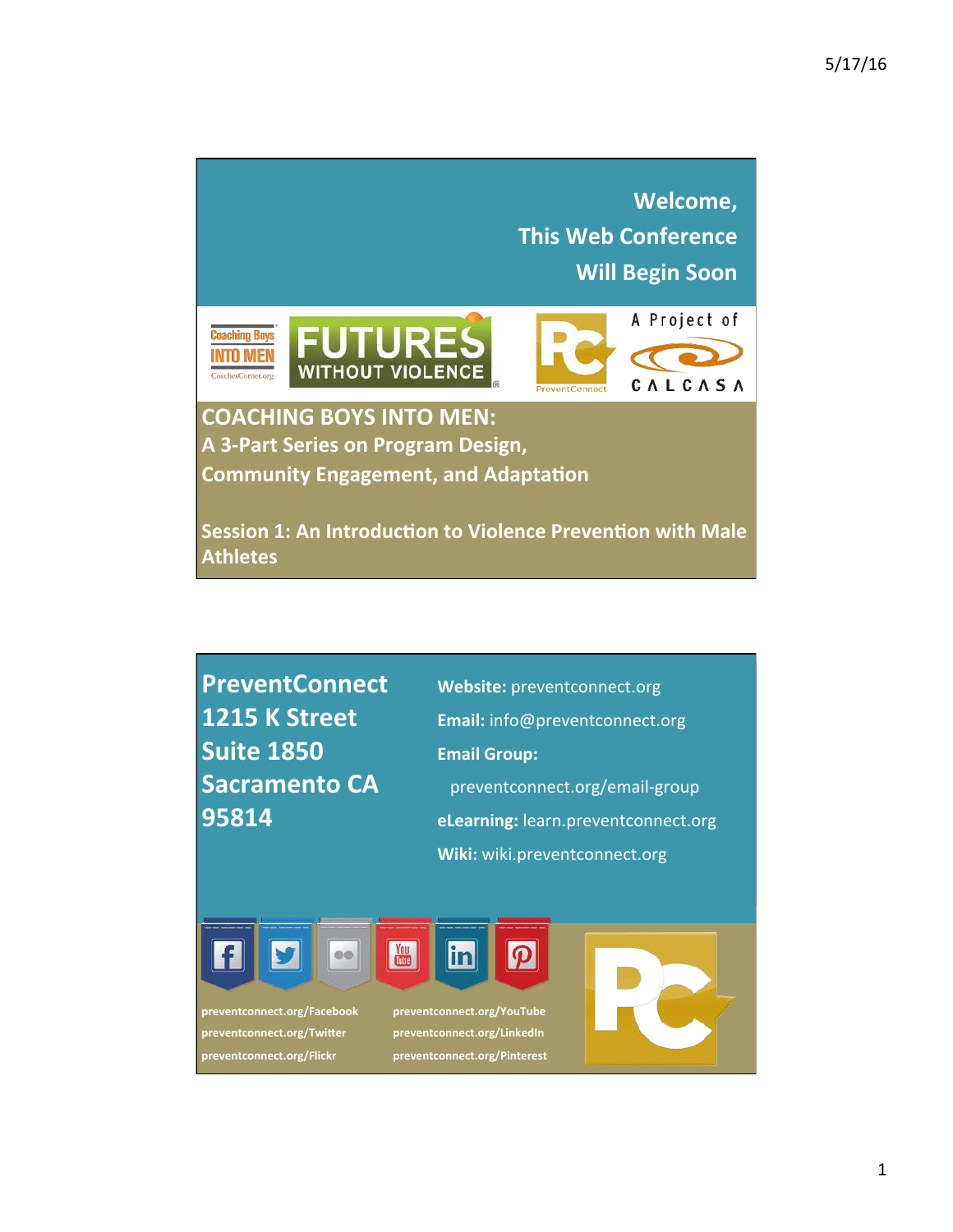# How to use this technology



- Raise hand
- Text chat & private chat
- PowerPoint slides
- Polling questions
- Phone
- Closed captioning
- Web conference guidelines

Please send a private chat message for help. Call iLinc Technical Support at 800.799.4510.



# PreventConnect • Domestic violence/intimate partner violence Sexual violence • Violence across the lifespan • Prevent before violence starts • Connect to other forms of violence & oppression • Connect to other prevention practitioners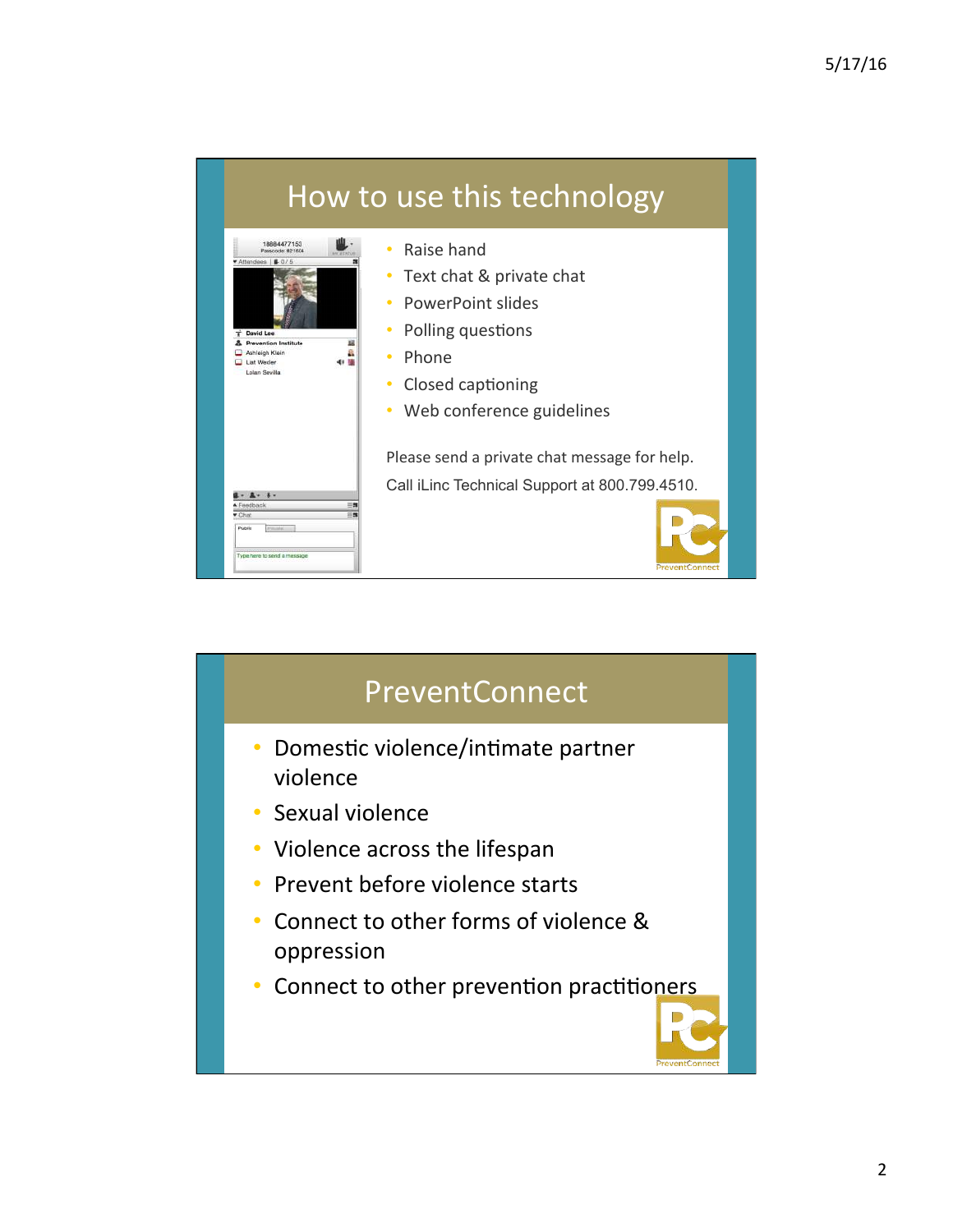# **Beyond Partnerships:** Shared Linkages for Prevention

February 3: From Foundations to the Future: A prevention approach to sexual and domestic violence

March 9:Harmful Gender Norms: How can we build alliances with queer (LGBTQ) movements to help prevent sexual and domestic violence?

--------------------

March 23:Harmful Gender Norms: Moving beyond binary and heteronormative approaches to preventing sexual and domestic violence

May 4: Shared Roots: Sexual and domestic violence prevention strategies in support of social justice

### June 2: STOP SV: A Technical Package to Prevent Sexual Violence

------------

June 8: Equity, Trauma and Preventing Sexual and Domestic Violence

------------------

**July 13**: What about Power and Patriarchy? Examining social cohesion strategies to prevent sexual and domestic violence<br>---------------------------

August 3: Engaging Youth in Shaping Strategies and Solutions to Prevent Sexual and Domestic Violence

#### -------------------------

August 17: Using Shared Risk and Protective Factors : Research into practice and policy to prevent sexual and domestic violence

September 7: Authentically Engaging Communities to Prevent Sexual and Domestic Violence

## 2016 PreventConnect Campus **Web Conferences**

**Wednesday, February 10** Comprehensive Prevention on Can

**Tuesday, March 22** 

for Interpersonal Violence Prevention

**Tuesday, May 17** Campus Culture, Heteronormativity and Implications for Sexual Violence Prevention

**Tuesday, June 7** The Role of Consent Education in Sexual Assault Prevention

More topics to be announced

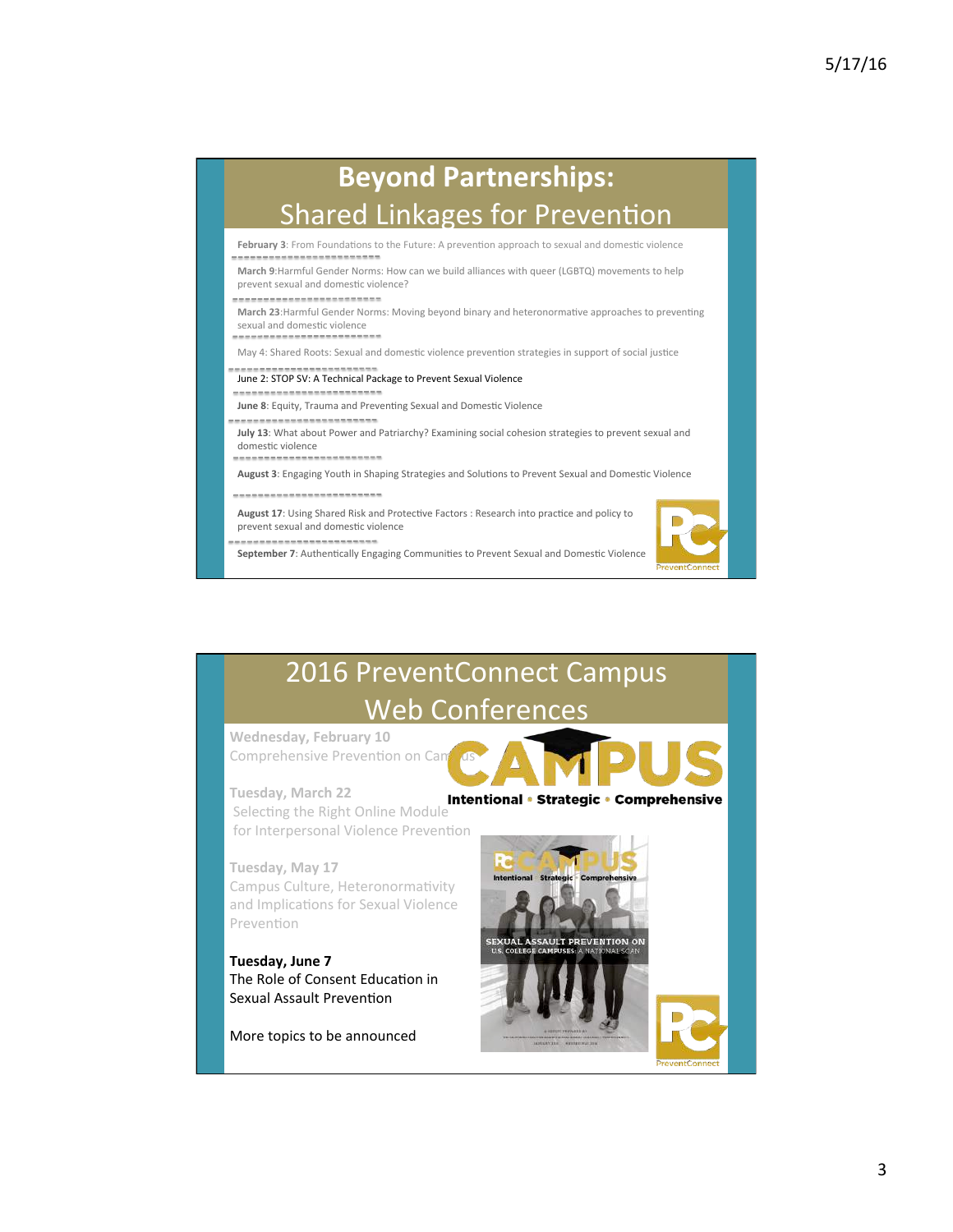**Coaching Boys Into Men: A 3-Part Series on Program Design, Community Engagement, and Adaptation** 



COACHING BOYS INTO MEN: An Introduction to Violence Prevention with Male Athletes (Session 1)

**May 18, 2016**  11am-12:30pm PT; 2pm-3:30pm ET

PreventConnect is a national project of the California Coalition Against Sexual Assault sponsored by U.S. Centers for<br>Disease Control and Prevention. The views and information provided in this web conferences do not necess represent the official views of the U.S. government, CDC or CALCASA.

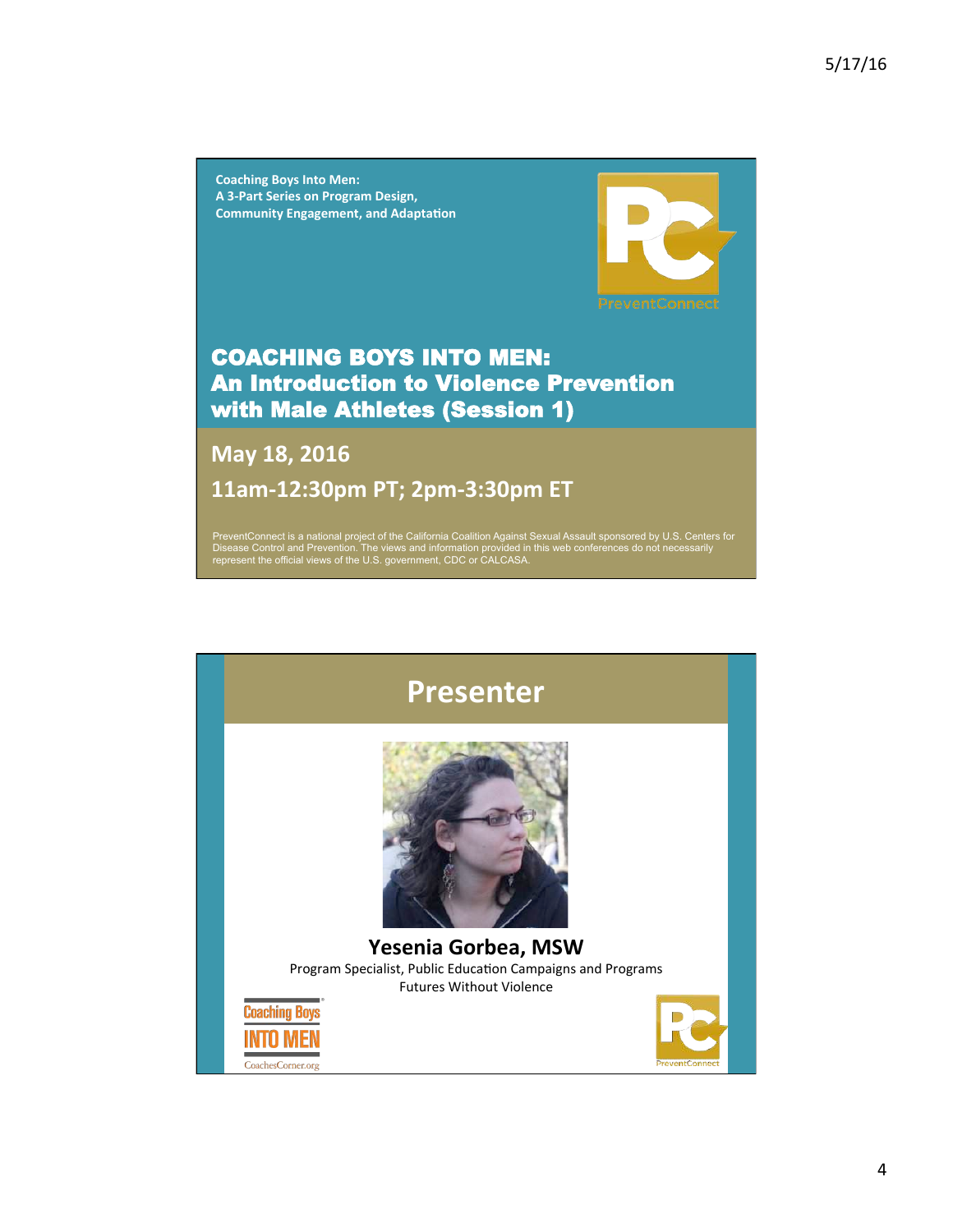### **Series Objectives** Identify the guiding principles of CBIM and discuss how sports as a platform has become an effective tool for violence prevention and social change. ■ Describe the Coaching Boys Into Men curricula, tools, and program content available to support a school or community implementation. Describe the results of the CDC funded randomized control trial and other studies that have informed the creation of effective adaptation models across different ages, gender, and cultural settings. ■ Identify the skills, tools, and content necessary to conduct community outreach with proven models for successful and sustainable implementations. ■ Gain skills necessary to train and support the work of coaches delivering the program. **Coaching Boys** CoachesCorner.org

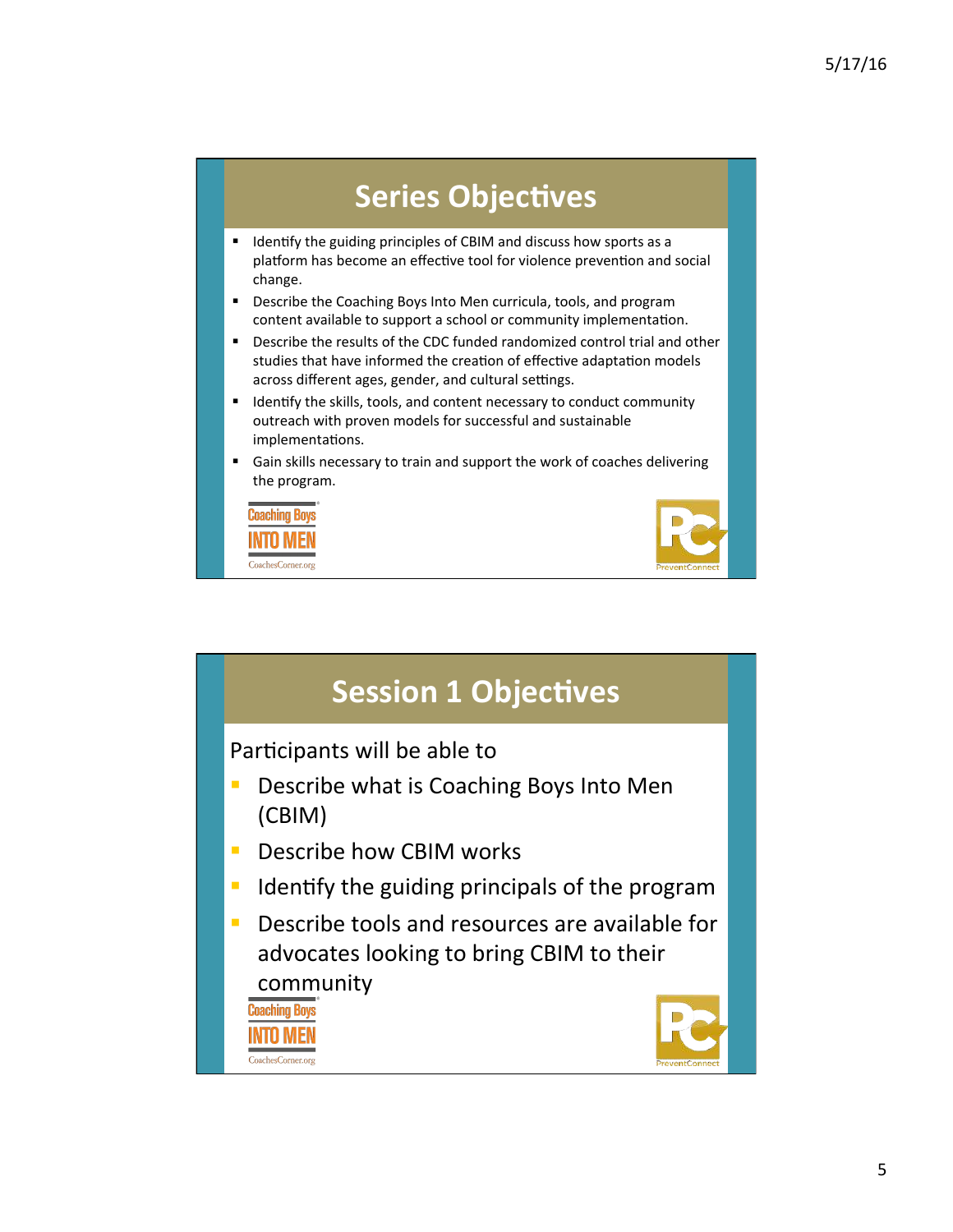

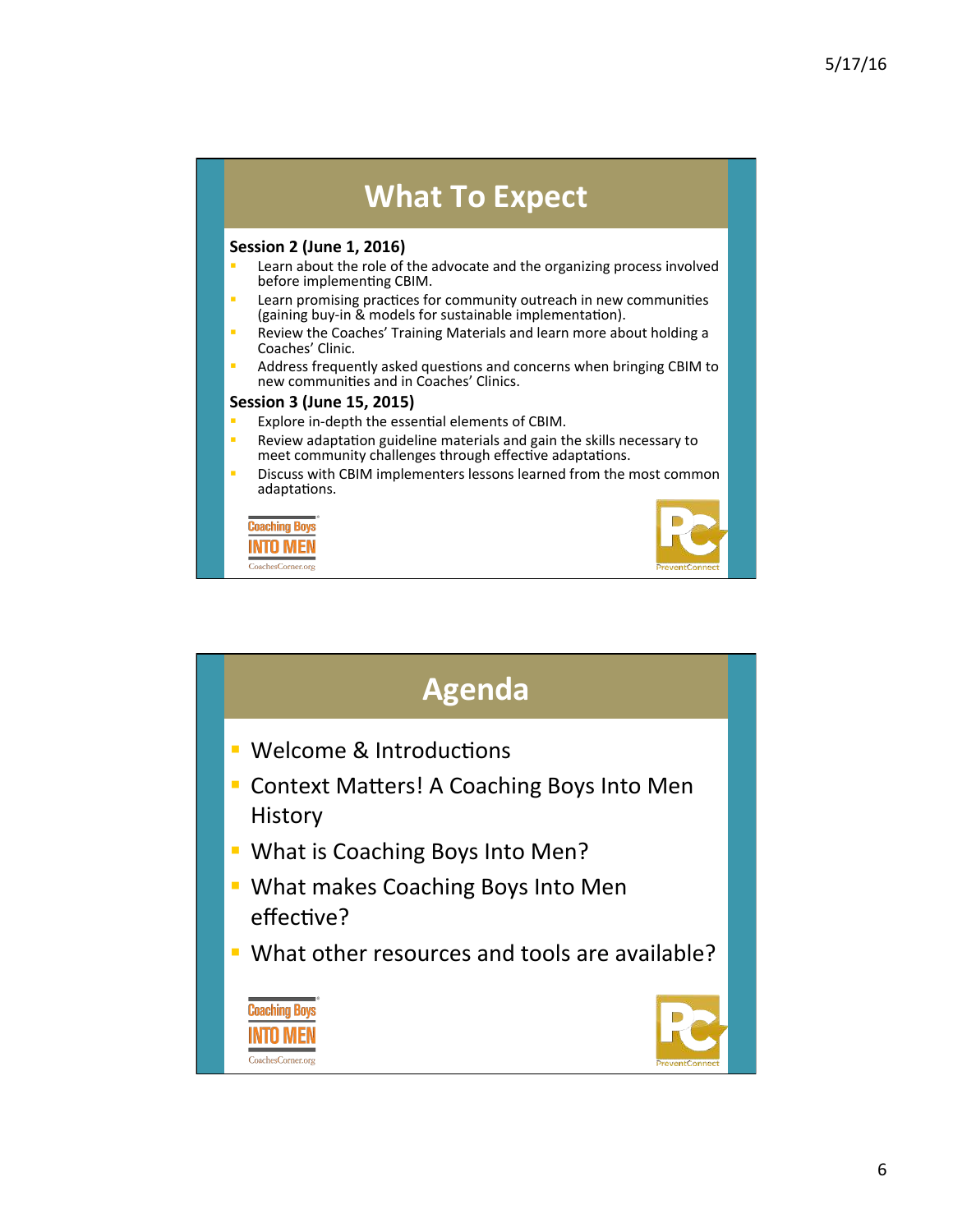| <b>Text Chat Question</b>                 |                                              |                                                        |                       |
|-------------------------------------------|----------------------------------------------|--------------------------------------------------------|-----------------------|
| Chat<br>Public.                           | 国国<br>Private<br>Type here to send a message | Why did you chose to<br>attend this web<br>conference? |                       |
| <b>Coaching Boys</b><br>CoachesCorner.org |                                              | Prevention<br>or marks well areas                      | <b>PreventConnect</b> |

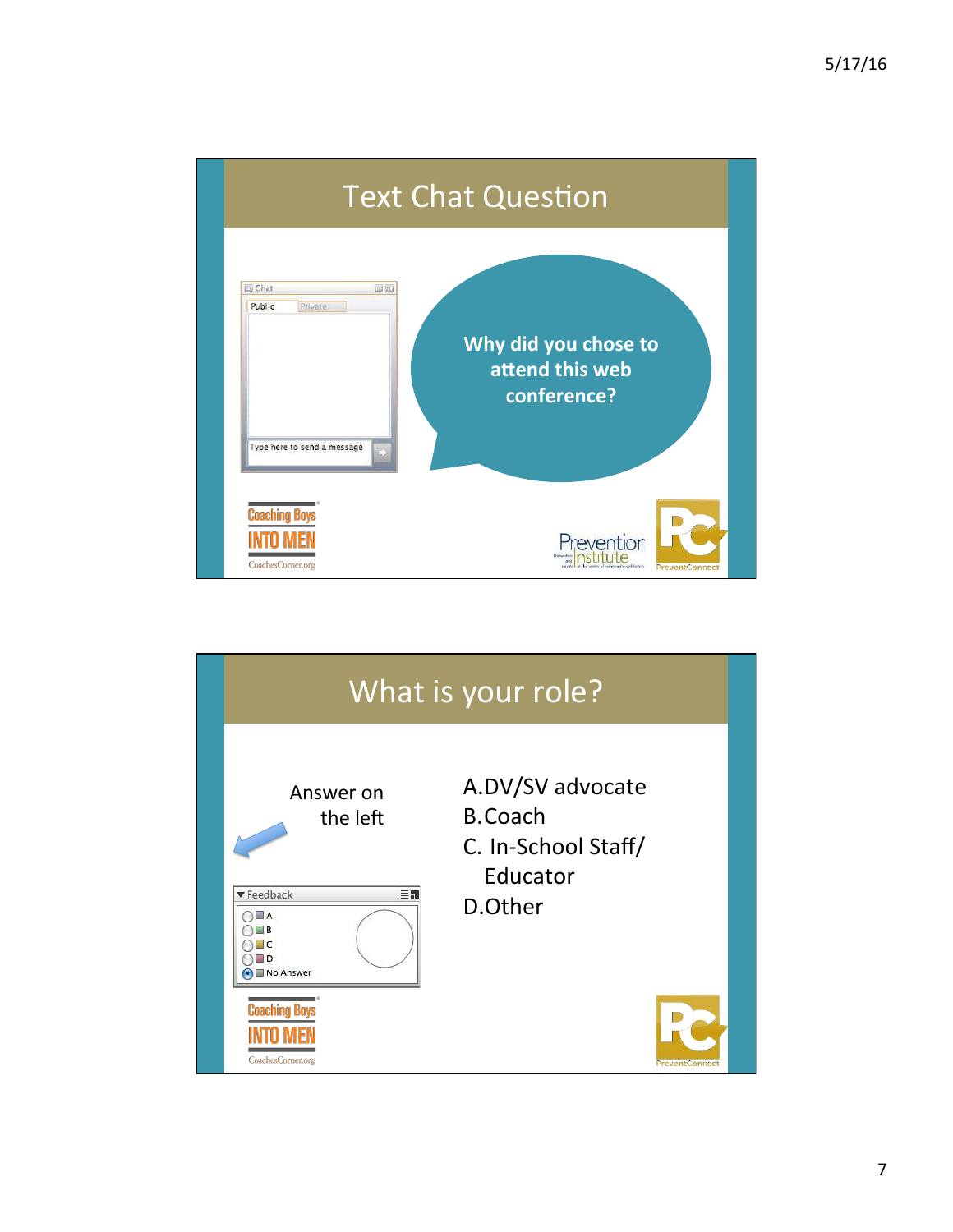

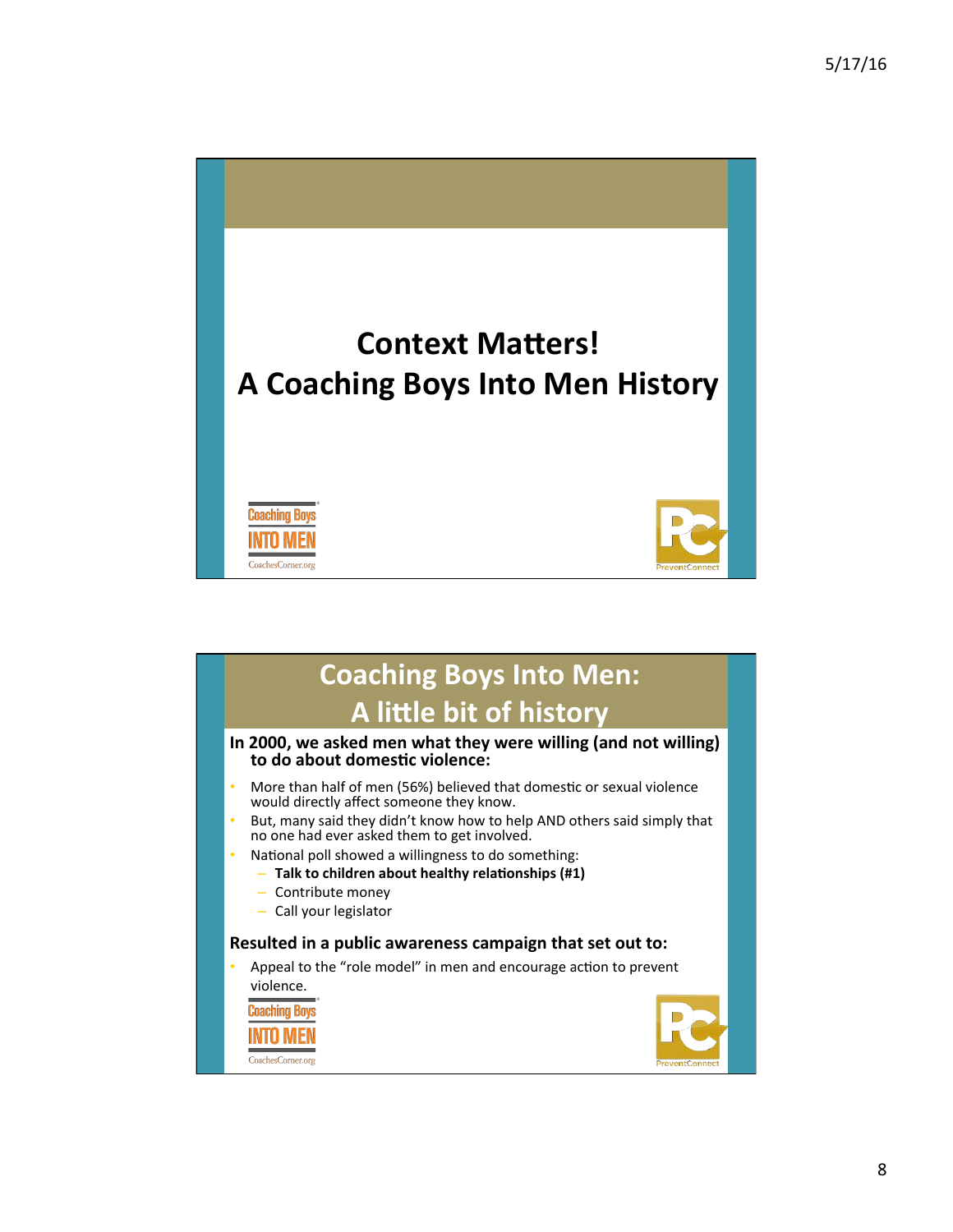

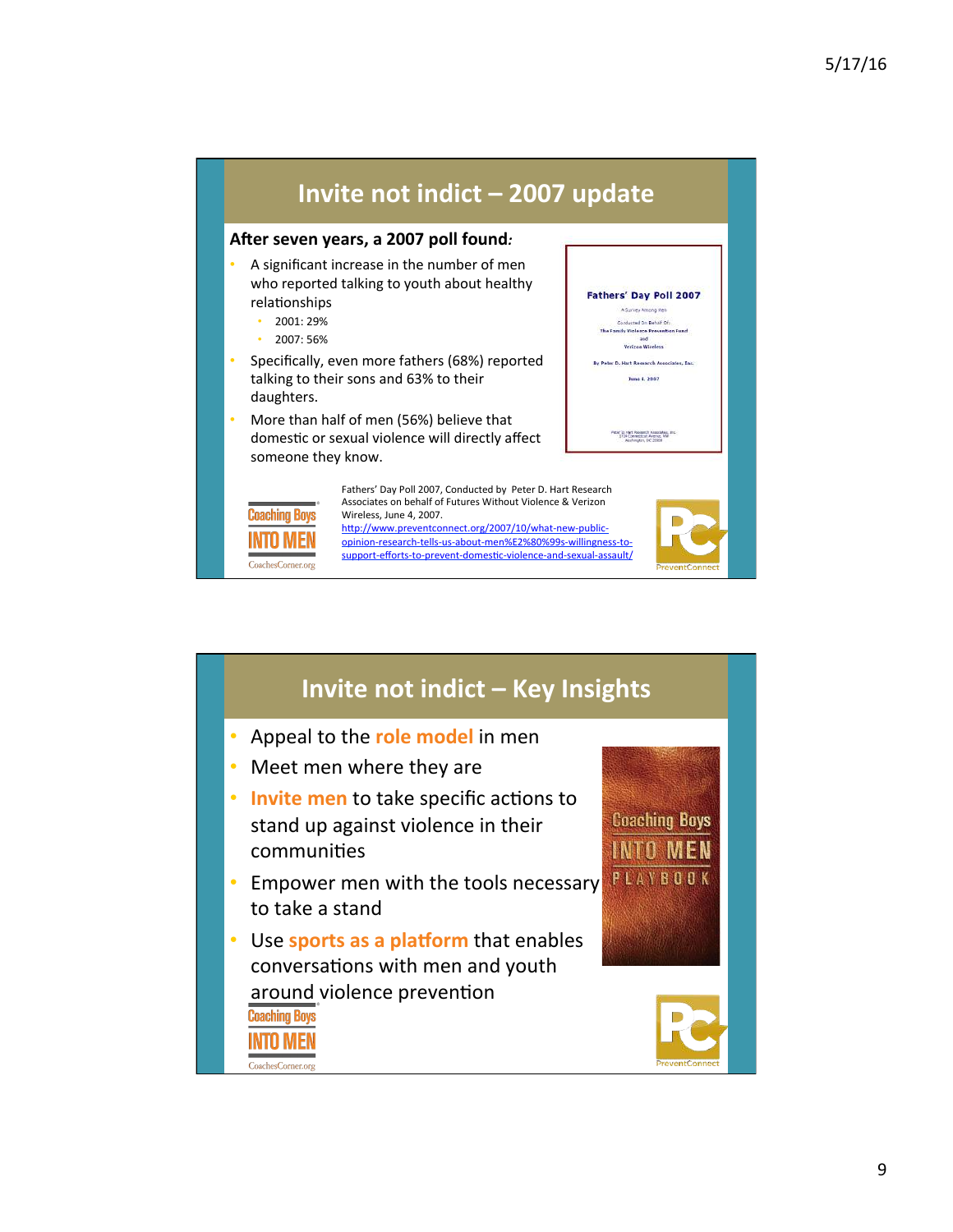

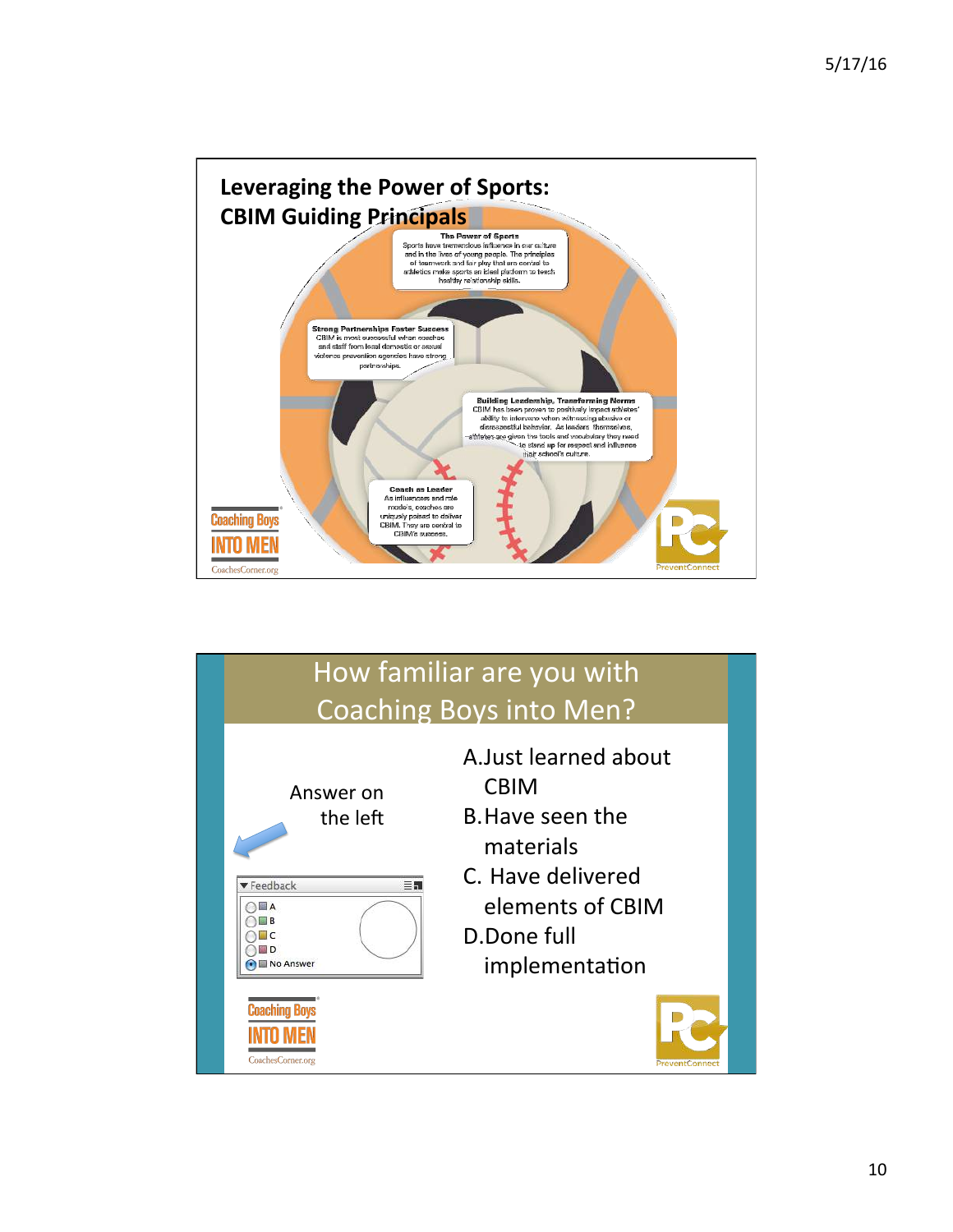

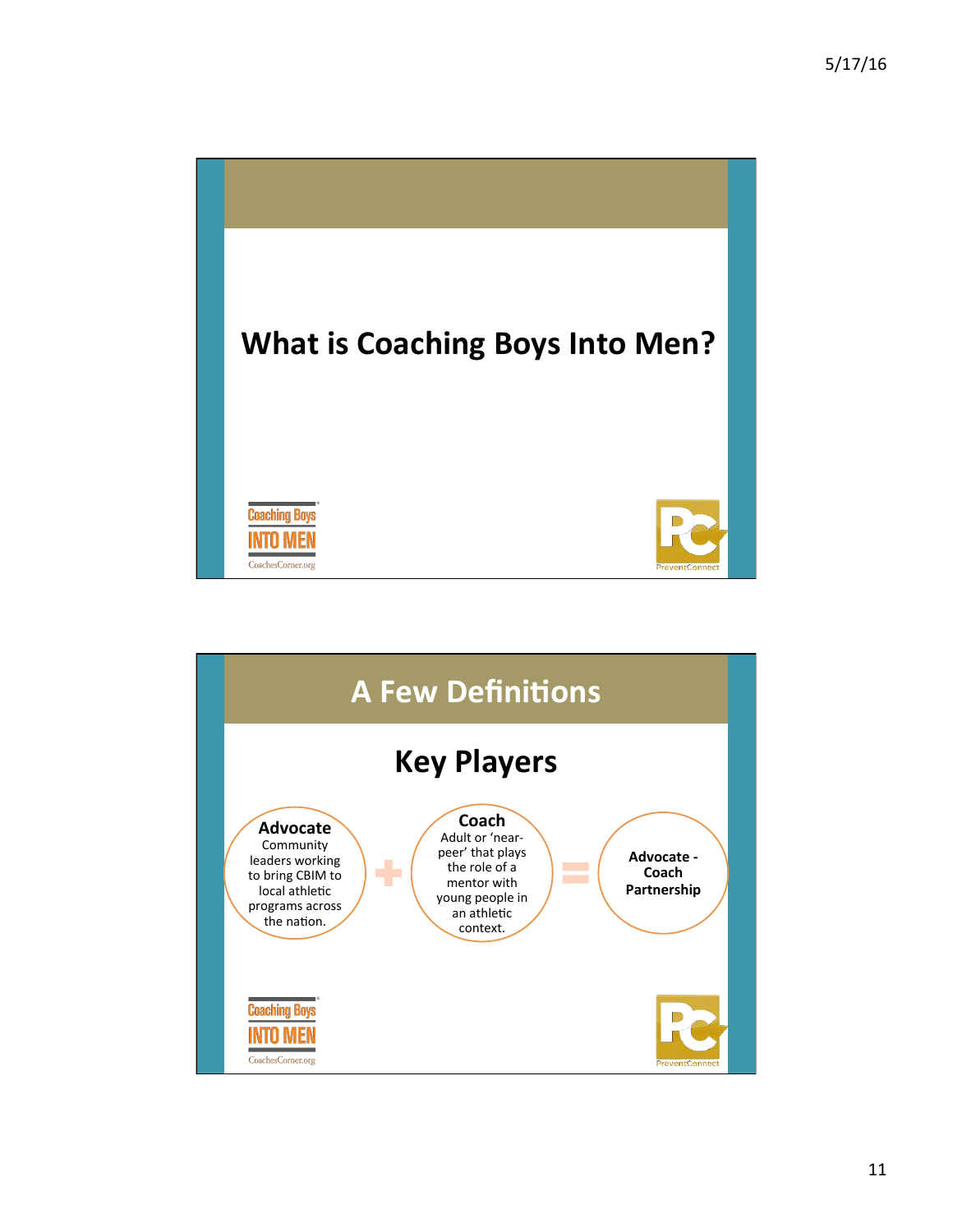

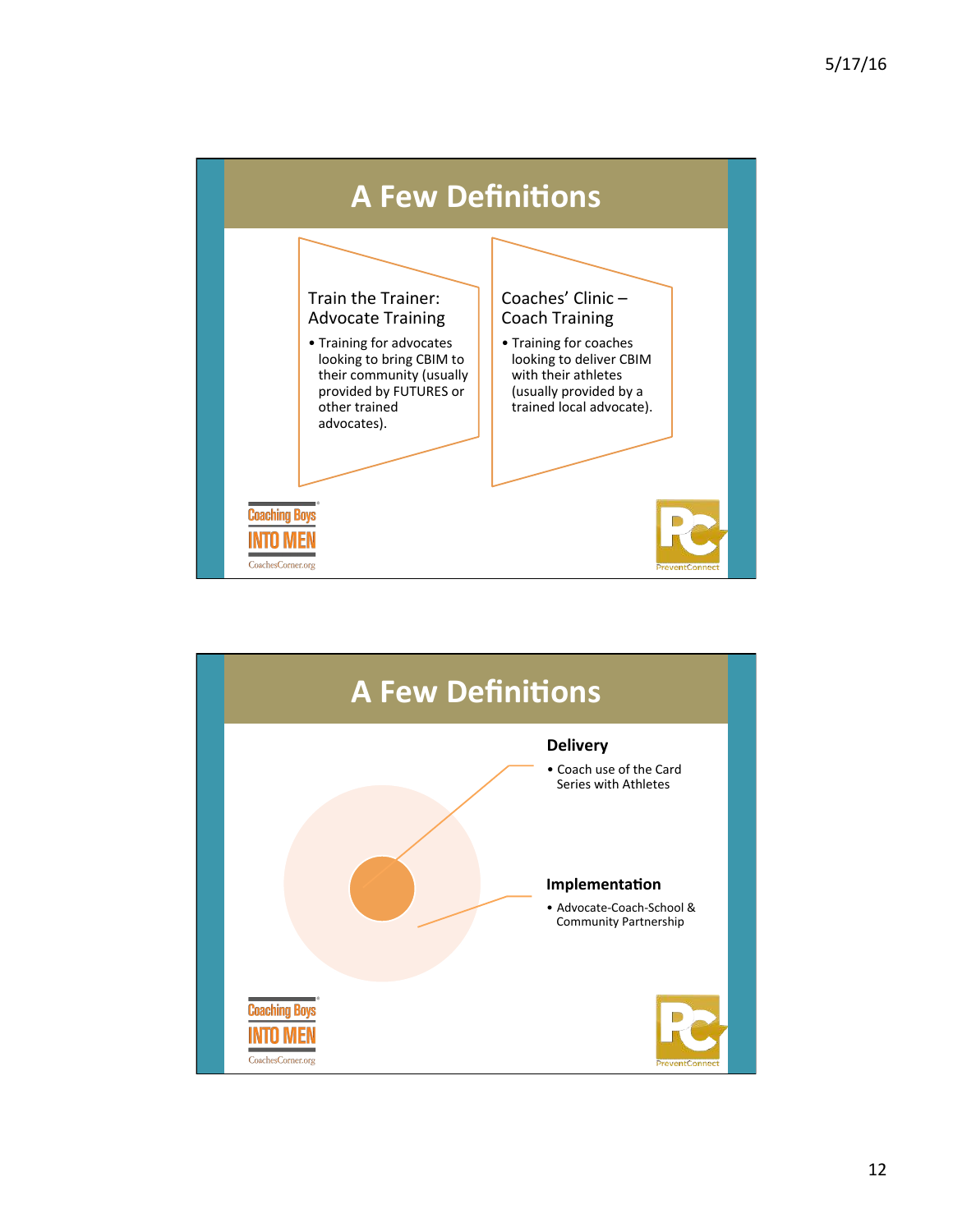

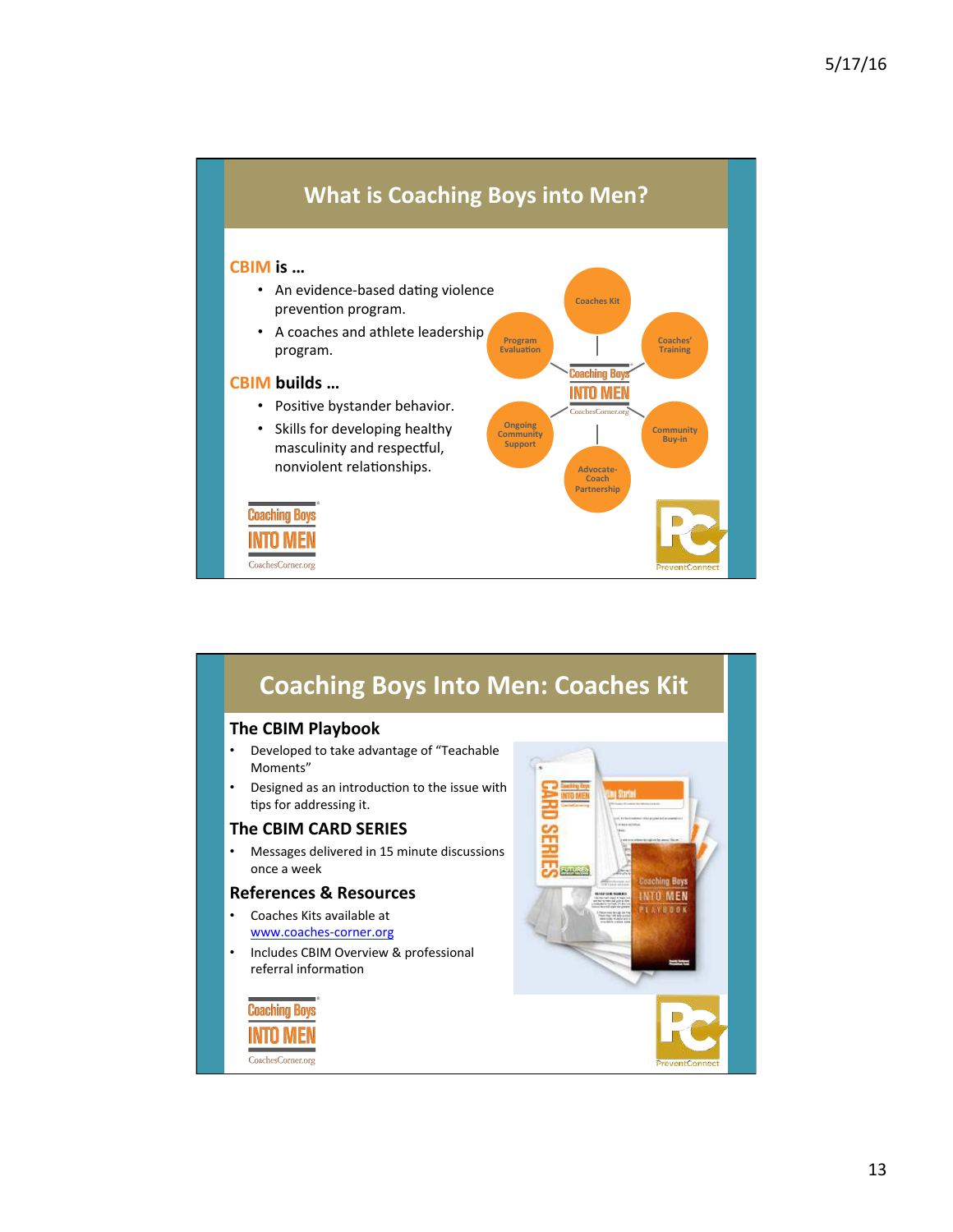# Coaches' Kit

### **Card Series:**

- Prep Cards (5): Help you prepare for CBIM during the season.
- **Training Cards (12): Outline the** delivery of weekly discussions.
- **Halftime & Overtime Cards (3):** Strategies to engage your school and community in CBIM.

### **Additional Materials:**

**Coaching Boys** INTO MEN CoachesCorner.org

**CBIM Playbook:** Learn about the power of sports and how to use unscripted teachable moments on and off the field

### **Resources:**

- Overview
- Getting Started
- Need Help
- Sample Sports Reporter Letter
- **B** Host a Fan Pledge Day
- **Sample School Radio Script**
- **F** Take a Stand Against Bullying
- CBIM Works!
- § **Are you a CBIM Coach?**
- **Fair or Foul Play**



## **Card Series Topics**

- 1. Pre-Season Speech
- 2. Personal Responsibility
- 3. Insulting Language
- 4. Disrespectful Behavior Toward Women & Girls
- 5. Digital Disrespect
- **6. Understanding Consent**
- 7. Bragging About Sexual Reputation

**Coaching Boys** 

### **INTO MEN**

### CoachesCorner.org

- 8. When Aggression Crosses the Line
- 9. There's No Excuse for Relationship Abuse
- 10. Communicating Boundaries
- 11. Modeling Respect and Promoting Equality
- 12. Signing the CBIM Pledge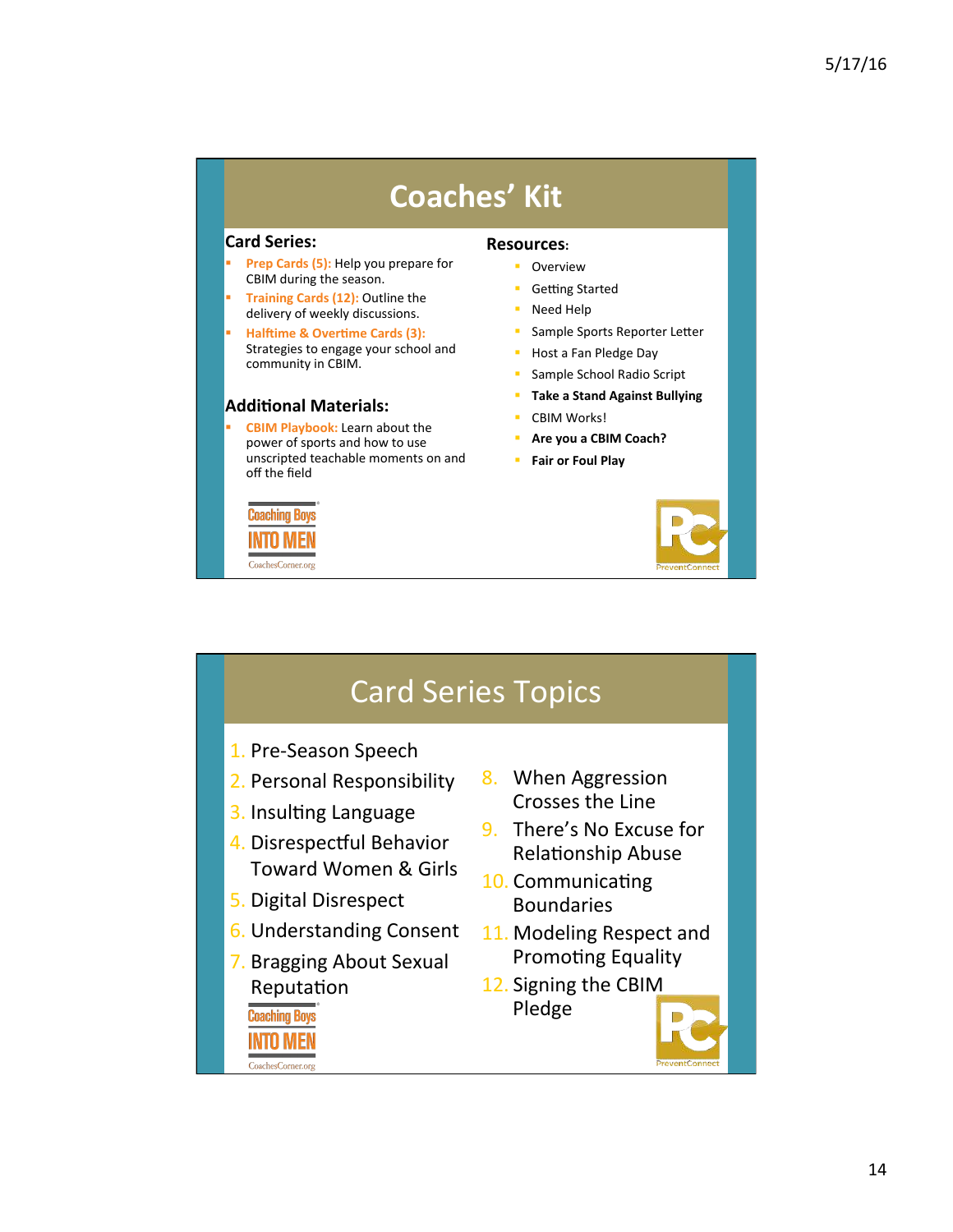

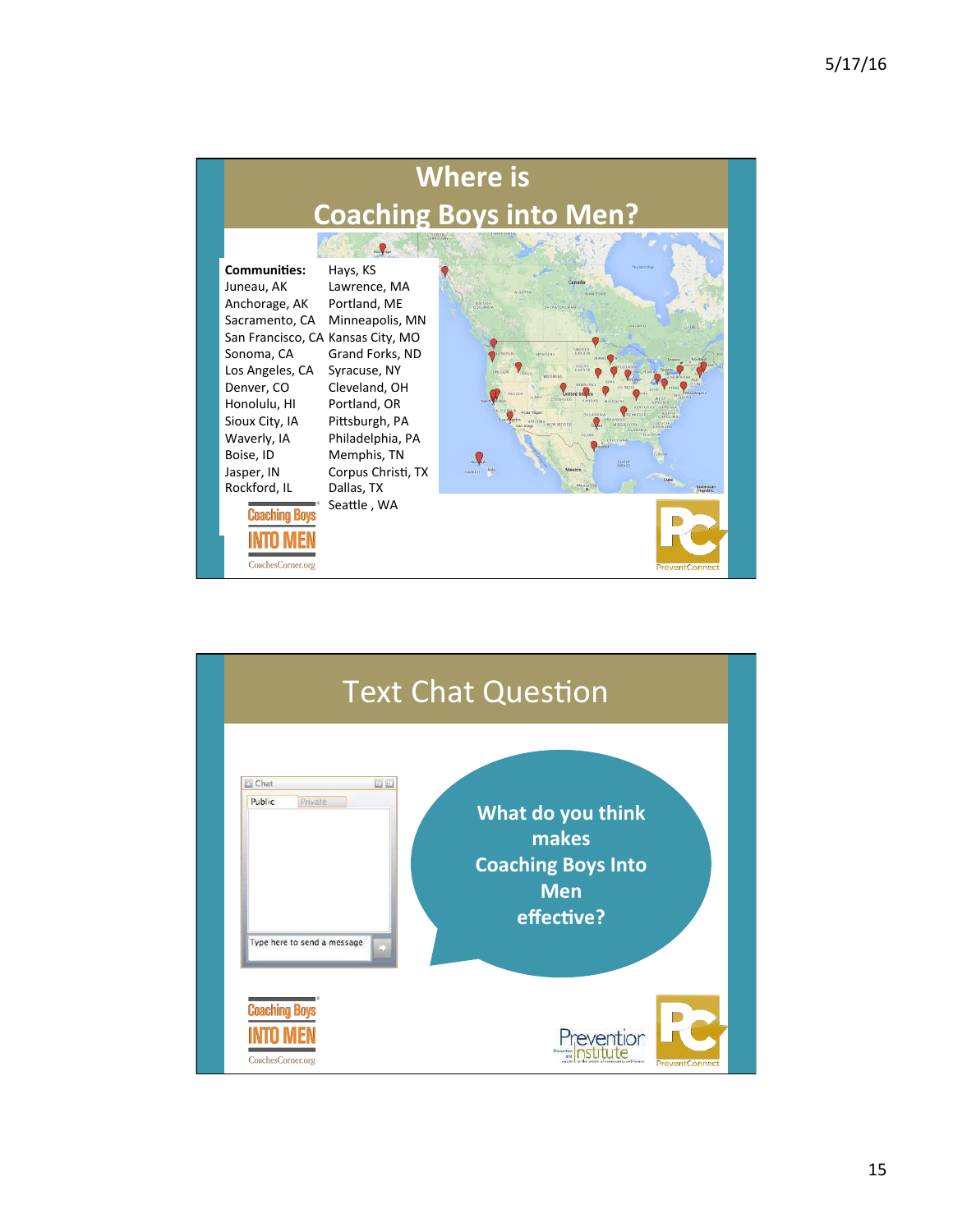

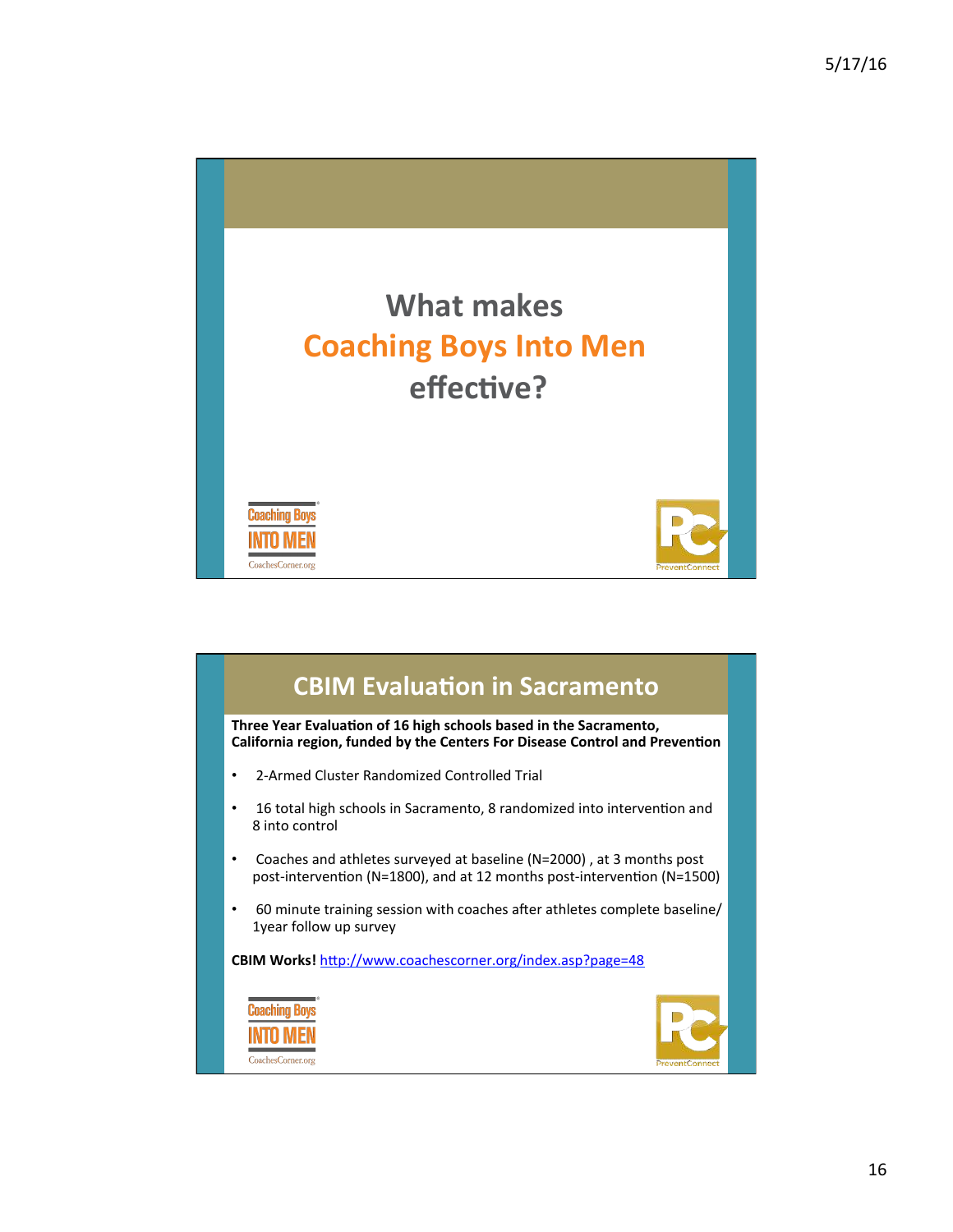### **CBIM Works! Evaluation Results**

### At 3 month follow-up:

- Athletes who participated in CBIM were significantly more likely to report intentions to intervene (e.g., telling an adult, talking to the people involved, etc.)
- When witnessing abusive or disrespectful behaviors among their peers, they were actually more likely to intervene than those not in the program.

#### **One year later:**

■ Compared to athletes who did not receive the program, athletes who participated in CBIM were more likely to report less abuse perpetration and less negative bystander behavior (e.g., not saying anything, or laughing) when witnessing abusive or disrespectful behavior among their peers.

### **Conclusion**

CBIM has been proven to positively affect male athletes' bystander behaviors and to reduce abuse perpetration among athletes who receive the program, supporting the effectiveness of a school athletics-based approach as one strategy to prevent dating violence among teens.



\* Evaluation conducted by a research team at Children's Hospital of Pittsburgh/University of Pittsburgh Medical Center. Special thanks to Dr. Elizabeth Miller, MD, PhD and Maria Catrina Virata, MPH.

reventCo

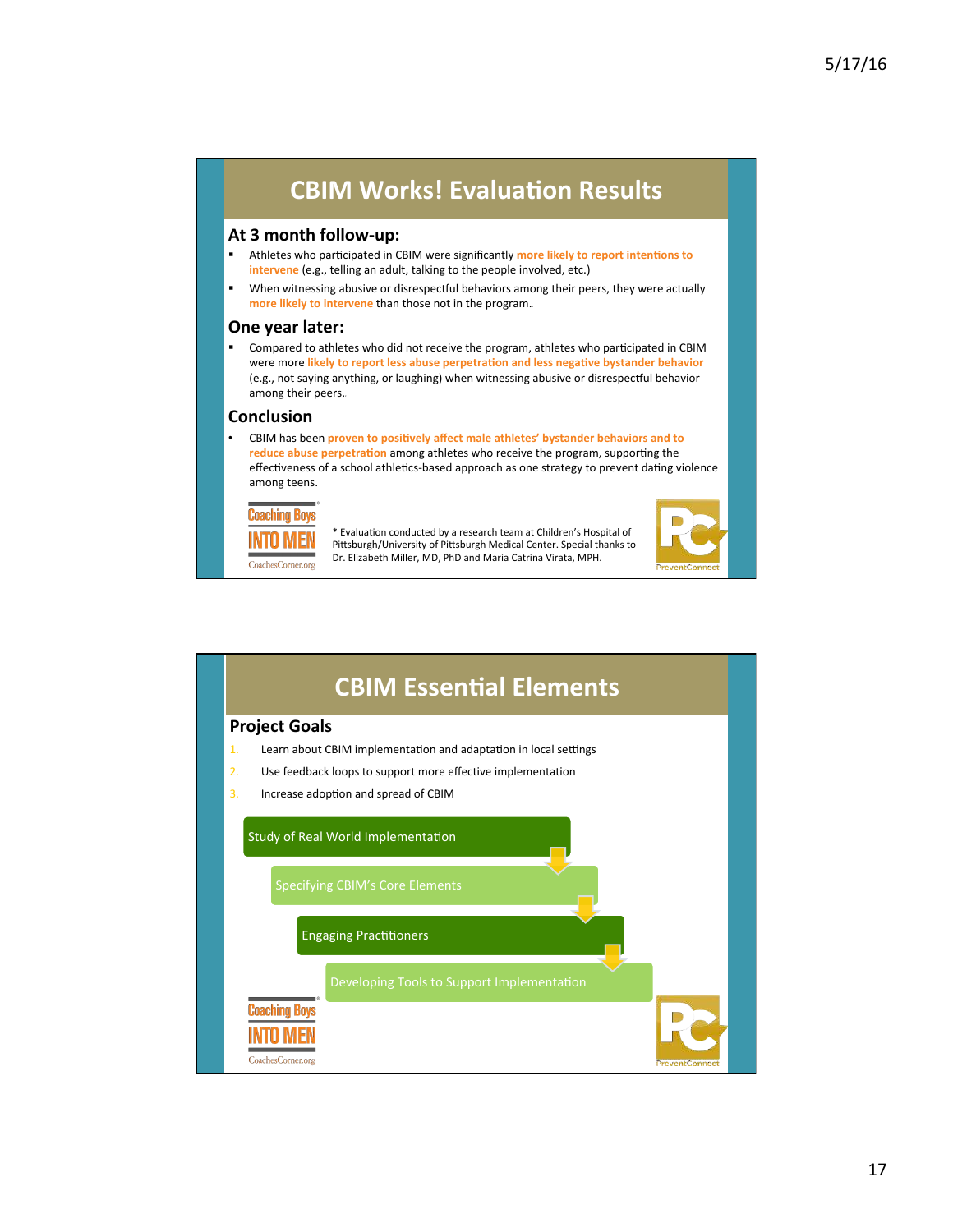

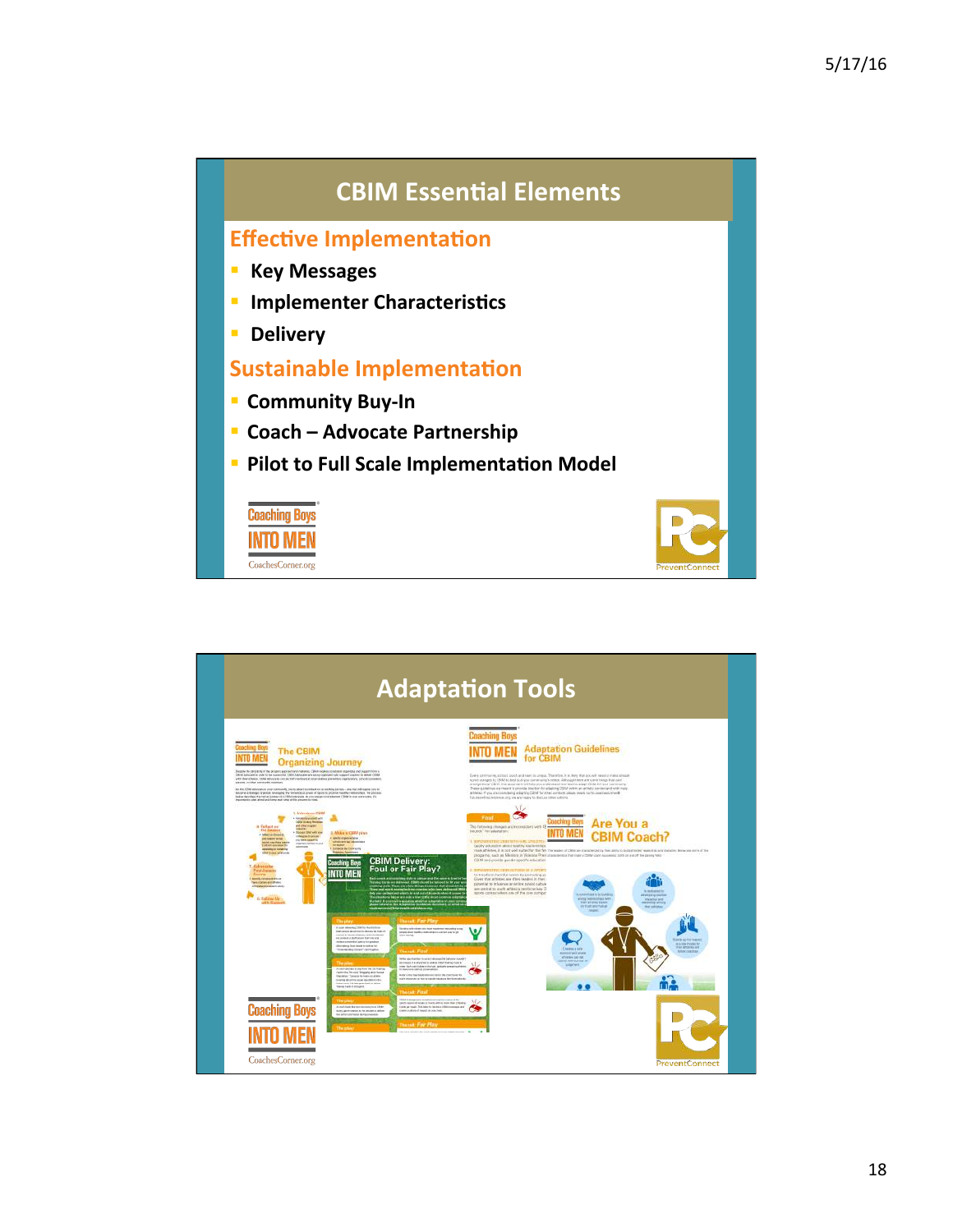## **Advocate Tools**

### **Advocate Toolkit:**

- CBIM Guiding Principals
- CBIM Organizing Journey
- Community Readiness Assessment ■
- Organizing Tips
- Adaptation Guidelines
- Season Progress Report

### **Promotional Tools:**

- § Videos
- Posters
- § Brochures
- Making the Case FAQs
- CBIM Spotlight Toolkit

### **Evaluation Tools:**

- RCT Study Journal Articles
- Program Evaluation Toolkit
- Program Evaluation Webinar



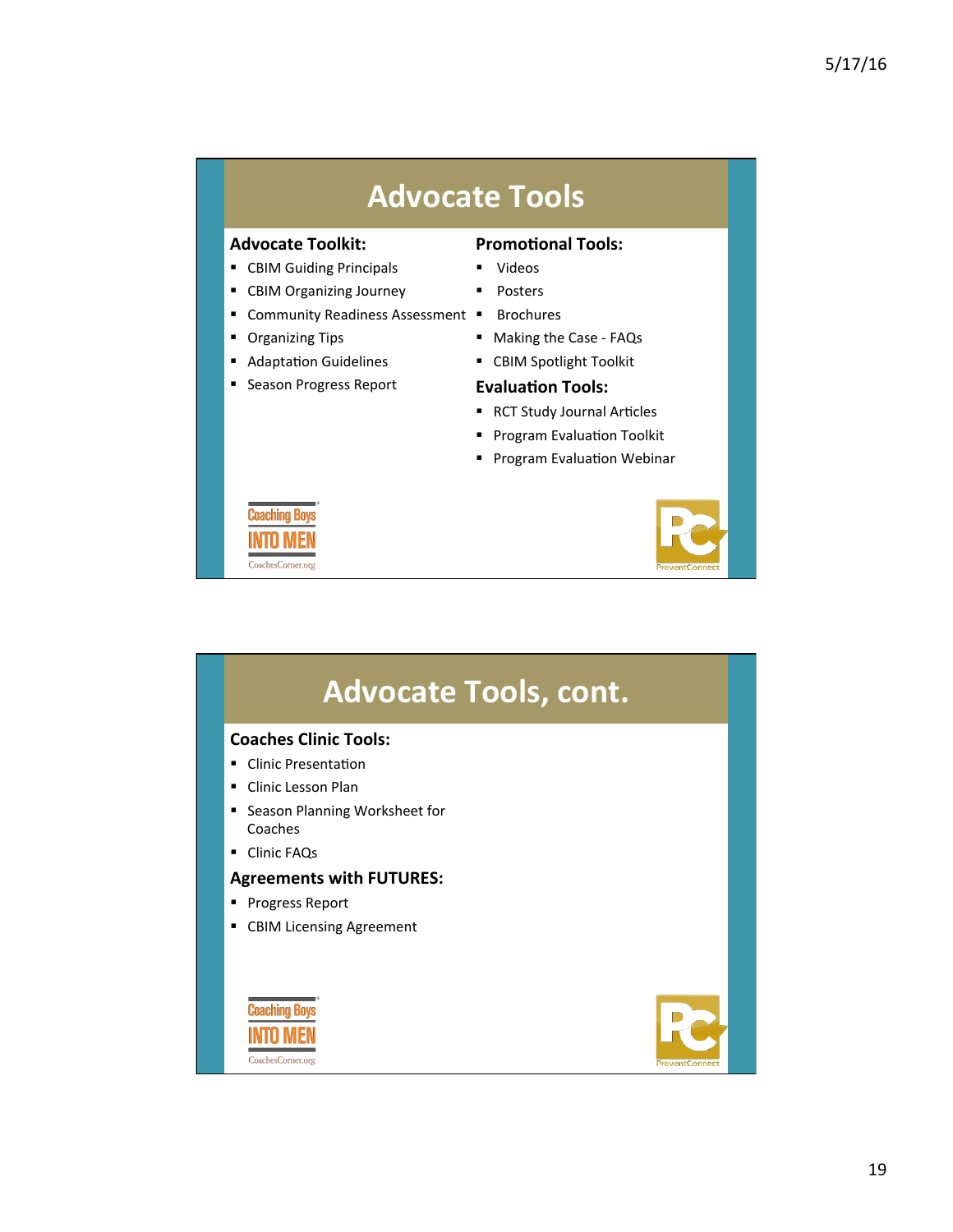

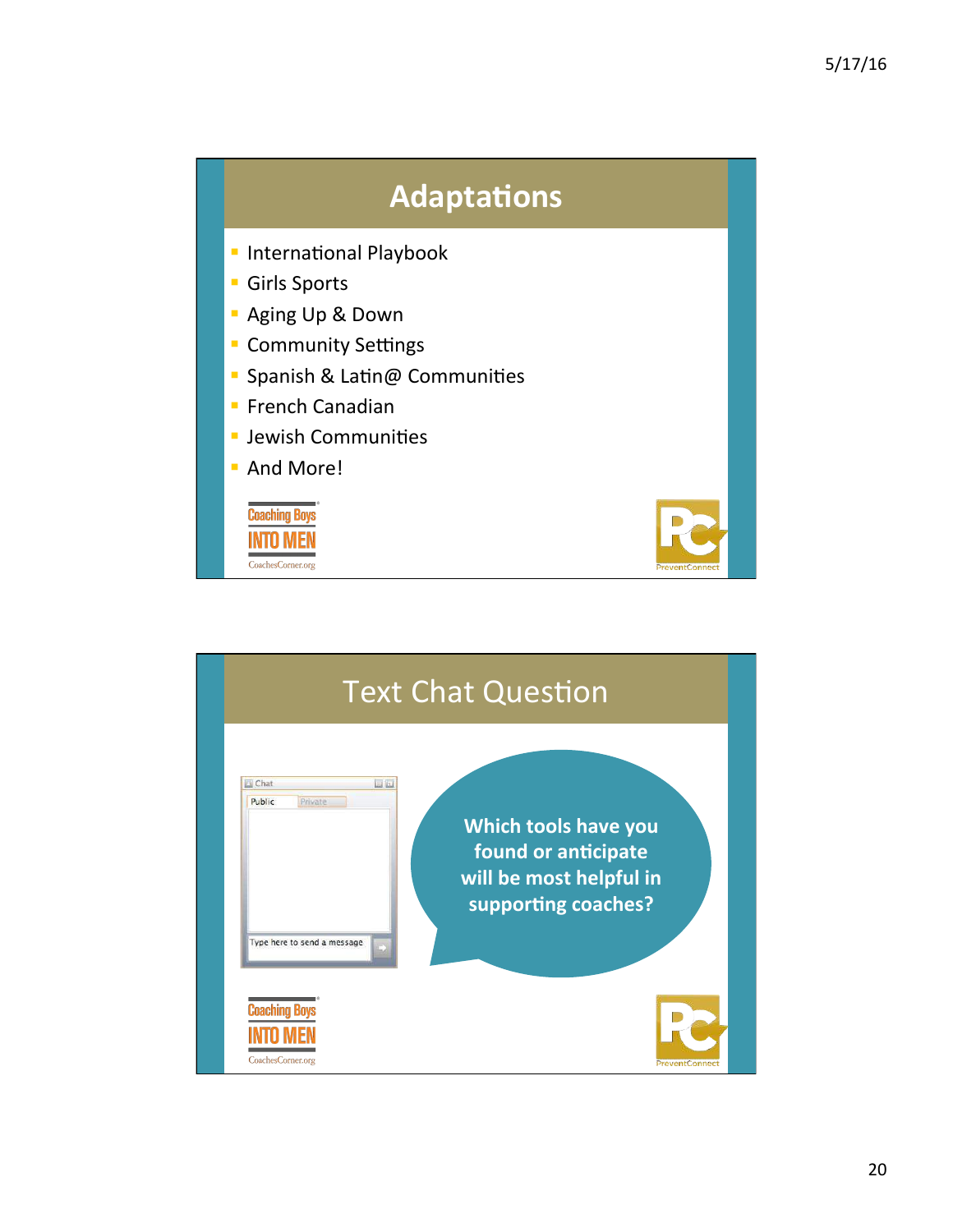

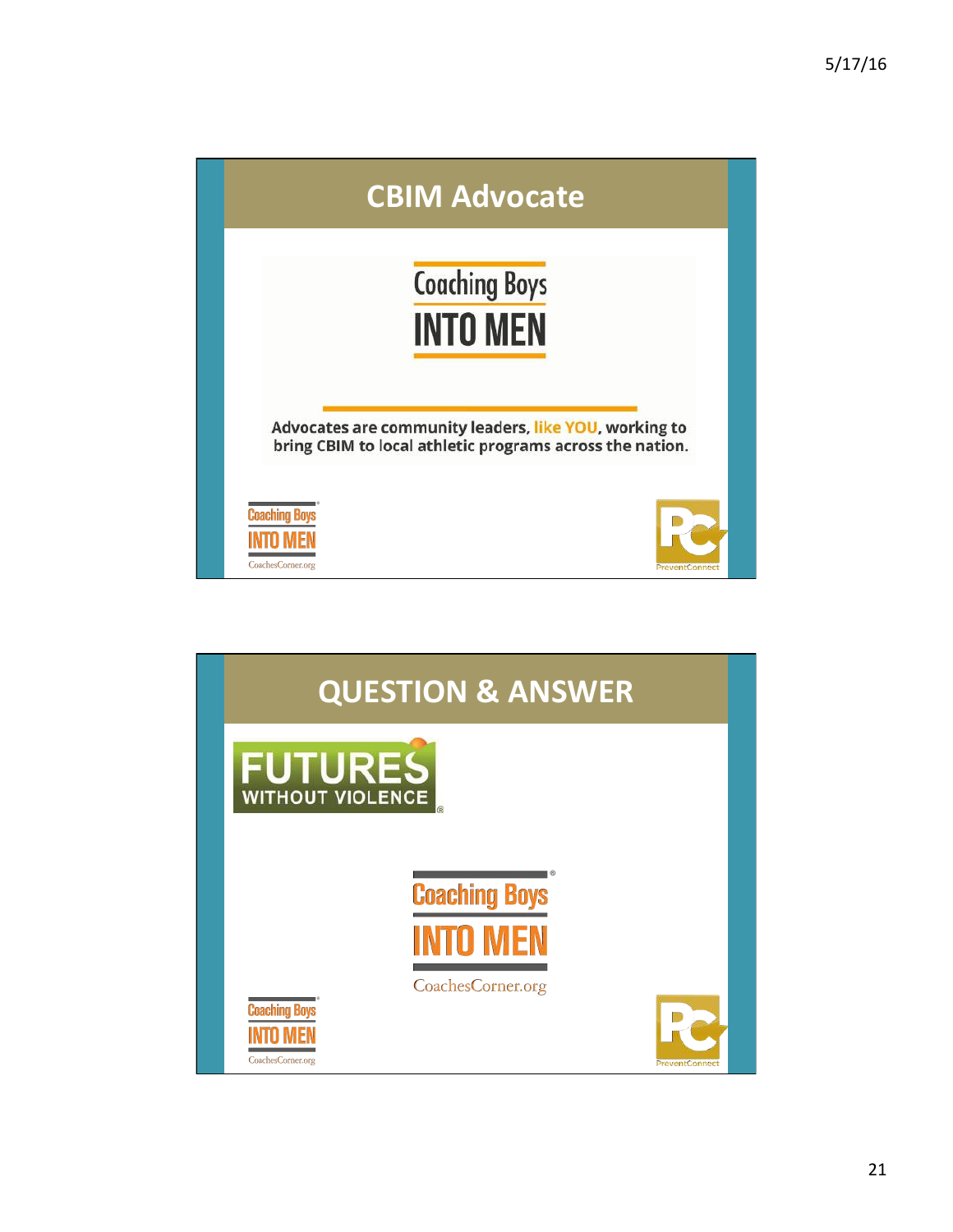## **Next Session (You are already registered)**

### **Session 2 (June 1, 2016)**

- Learn about the role of the advocate and the organizing process involved before implementing CBIM.
- Learn promising practices for community outreach in new communities (gaining buy-in & models for sustainable implementation).
- Review the Coaches' Training Materials and learn more about holding a Coaches' Clinic.
- Address frequently asked questions and concerns when bringing CBIM to new communities and in Coaches' Clinics.

### **FOR NEXT SESSION:**

### **Please review the Coaches Kit at:**

http://www.coachescorner.org/index.asp?page=22



**Session 3 is June 15, 2015**